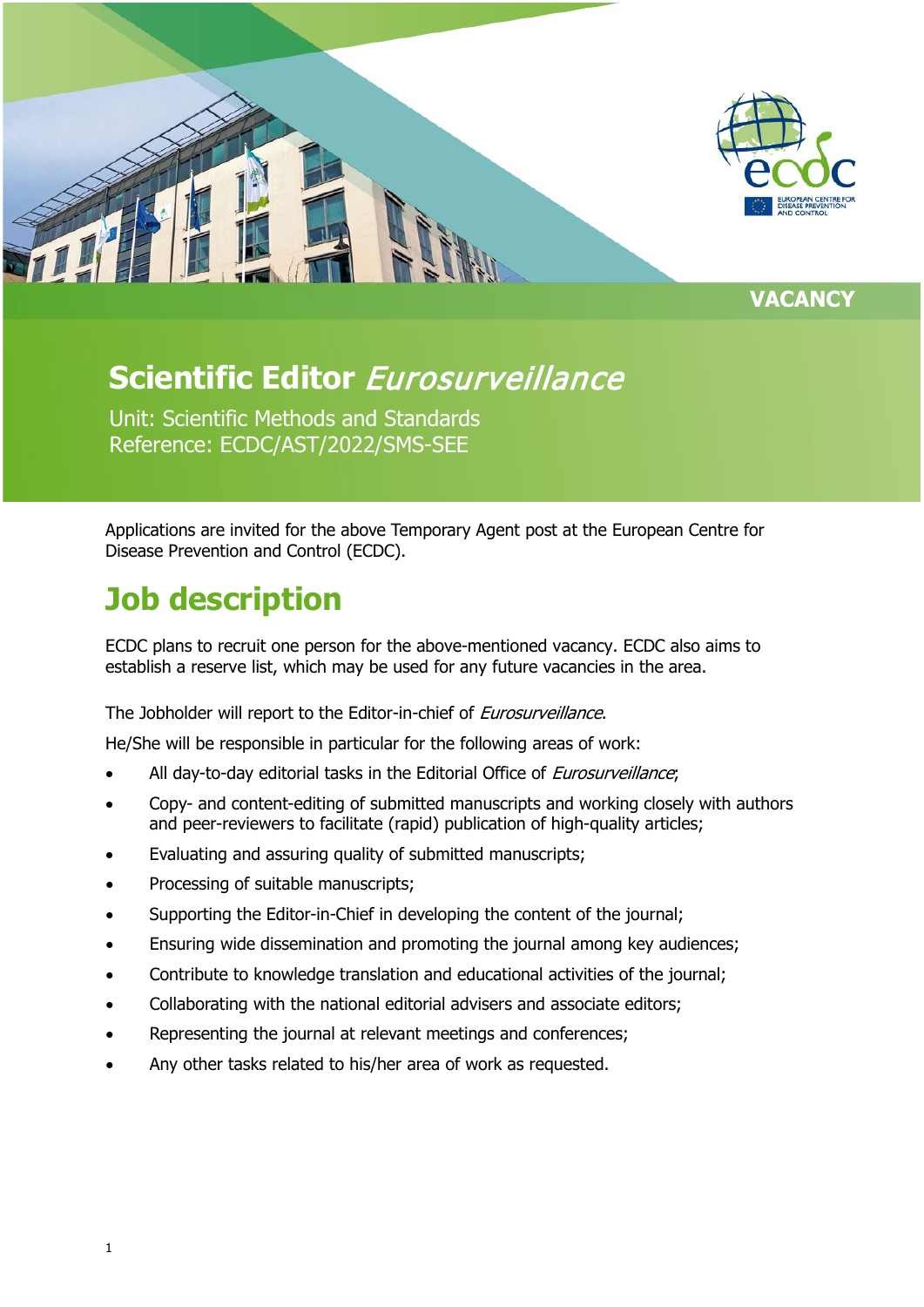## **Qualifications and experiences required**

### **A. Formal requirements**

In order to be an eligible candidate you need to fulfil a set of formal requirements. These requirements are:

- A level of post-secondary education of at least 3 years attested by a diploma<sup>[1](#page-1-0)</sup> and at least 6 years of professional experience<sup>[2](#page-1-1)</sup> after that diploma; or a level of secondary education attested by a diploma giving access to post-secondary education and at least 9 years of professional experience after that diploma;
- Thorough knowledge of one of the official EU languages and a satisfactory knowledge of another official EU language to the extent necessary for the performance of his/her duties<sup>[3](#page-1-2)</sup>;
- Nationality of one of the EU Member States or of Norway, Iceland or Liechtenstein;
- To be entitled to his or her full rights as a citizen<sup>[4](#page-1-3)</sup>;
- To have fulfilled any obligations imposed by the applicable laws on military service;
- Meet the character requirements for the duties involved; and
- Be physically fit to perform the duties linked to the post.

### **B. Selection criteria**

To qualify for this post we have identified essential criteria with regard to professional experience and personal characteristics/interpersonal skills. These are:

#### **Professional experience/knowledge:**

- At least 3 years (following the award of the diploma) of professional experience acquired in positions relevant to the job description;
- Background in the field of infectious diseases, public health/epidemiology; medicine or related discipline;
- Excellent experience and ability to content and copy edit (and proofread) scientific/medical texts in English;
- Familiarity and experience in working with style quides;
- Excellent experience and ability in evaluating the quality and impact of scientific publications;
- Experience in writing scientific/medical texts in English;
- Experience in knowledge translation;
- Excellent level of English, both written and spoken.

In addition, in order to be eligible for a promotion through an annual promotion exercise the staff members have to have a working knowledge of a third EU language, as described in the applicable Staff Regulations and Implementing Rules.

<span id="page-1-0"></span> $<sup>1</sup>$  Only diplomas and certificates that have been awarded in EU member states or that are the subject of equivalence certificates</sup> issued by authorities in the said Member States shall be taken into consideration

<span id="page-1-1"></span> $2$  Compulsory military service is always taken into consideration

<span id="page-1-2"></span><sup>3</sup> Candidates with a non-official EU language or English as their mother tongue must provide proof of their level of a second language with a certificate (B1 or more).

<span id="page-1-3"></span><sup>4</sup> Prior to the appointment, the successful candidate will be asked to provide a certificate from the police file to the effect of non-existing criminal record.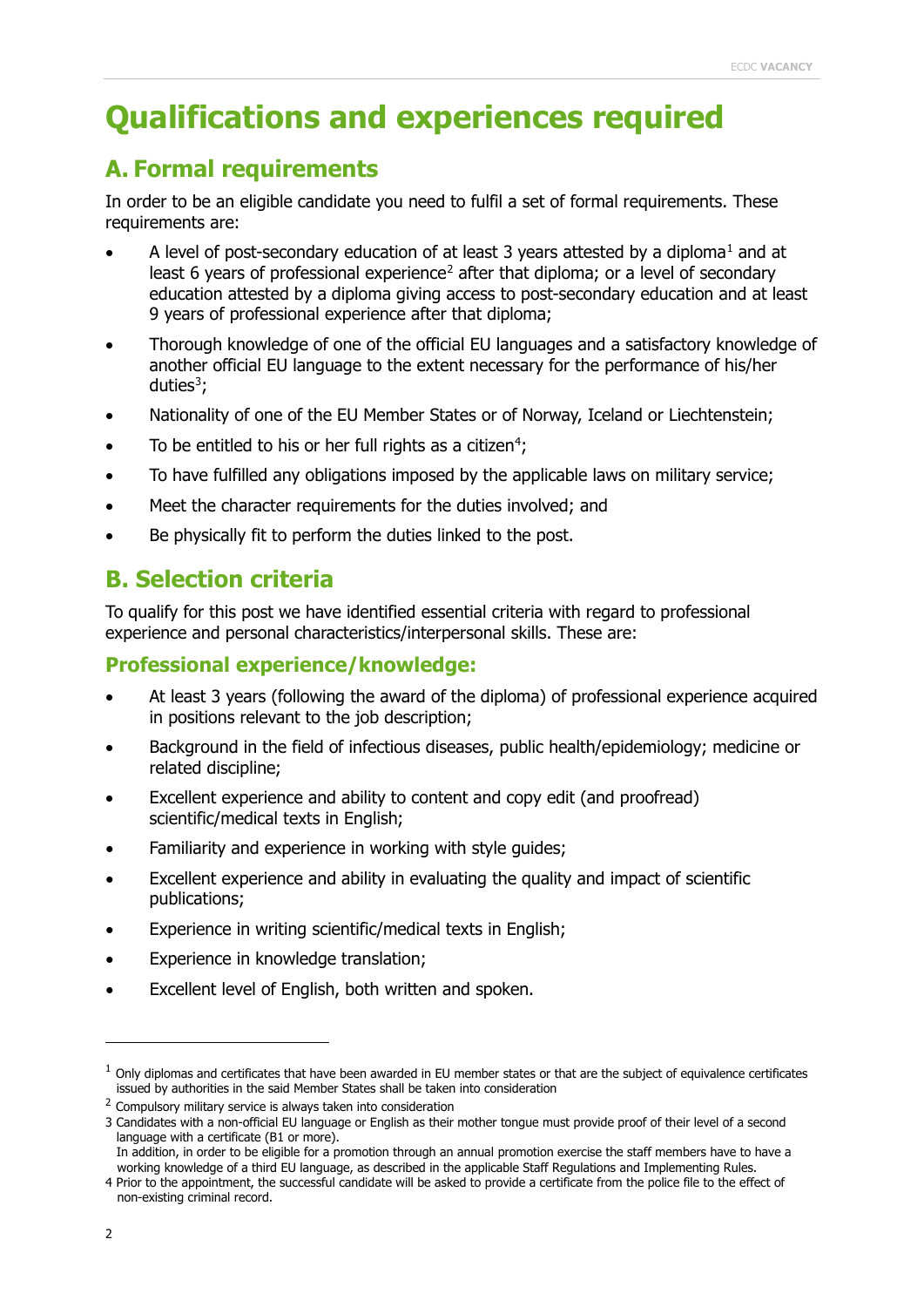### **Personal characteristics/interpersonal skills:**

- Excellent communication skills;
- Very good organisational skills, ability to prioritise and work under pressure and process a large volume of work;
- Very good critical appraisal skills;
- Ability to work collaboratively and build strong working relationships, service-minded;
- Flexibility and problem-solving attitude;
- Meticulous attention to detail, quality-driven.

Depending on the number of applications received, the selection committee may apply stricter requirements within the aforementioned selection criteria.

# **Equal Opportunities**

ECDC is an equal opportunities employer and encourages applications from all candidates who fulfil the eligibility and selection criteria without any distinction on grounds of age, race, political, philosophical or religious conviction, gender or sexual orientation and regardless of disabilities.

## **Appointment and conditions of employment**

The jobholder will be appointed on the basis of a shortlist proposed by the Selection Committee to the Director. This vacancy notice is the basis for the establishment of the Selection Committee's proposal. Candidates will be requested to undergo written tests. Candidates should note that the proposal may be made public and that inclusion in the shortlist does not guarantee recruitment. The shortlist of candidates will be established following an open selection process.

The successful candidate will be recruited as a Temporary Agent, pursuant to article 2f) of the Conditions of Employment of Other Servants of the European Union, for a period of five years which may be renewed. The appointment will be in grade **AST 4**.

Applicants should note the requirement under the EU staff regulations for all new staff to successfully complete a probationary period of nine months.

For any further information on contractual and working conditions, please refer to the Conditions of Employment of Other Servants of the European Communities, which are available at the following link:

<https://eur-lex.europa.eu/legal-content/EN/TXT/?uri=CELEX%3A01962R0031-20140501>

The place of employment will be Stockholm, where the Centre has its activities.